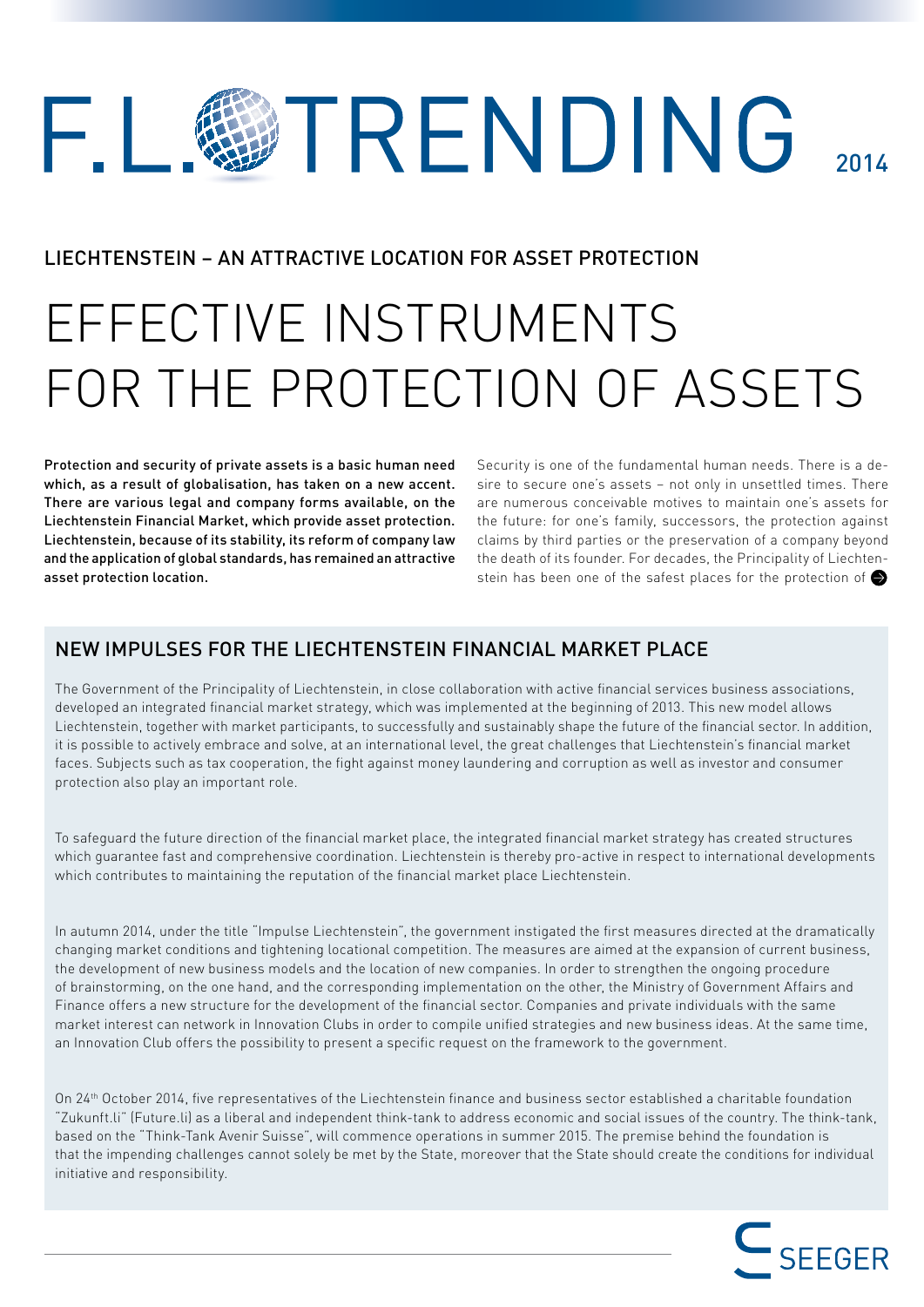## EDITORIAL



Various international financial centres recently adopted measures to increase their attractiveness and remain competitive. Global competition has become increasingly evident in the field of financial services. Independent of ever tightening global regulations, Liechtenstein has to face these challenges. Whereby Liechtenstein's financial market place has the best conditions at its disposal. The implementation of international standards and the construction of an international tax agreement network, over a short period, are the result of excellent cooperation between business and governmental authorities. Liechtenstein is one of the few countries in which, during the financial crisis, no state support for banks was necessary. The AAA country rating remains unchanged, emphasising the stability of the country and its economy. This is complemented by decades of experience in the development of tailored services and products. The Liechtenstein financial market place can look to the future with optimism.

Yours sincerely,

Dr. Norbert Seeger

wealth. Asset Protection was a focal point in the drafting of Personal and Company Law, way back in 1926, and has been systematically developed throughout the decades of experience gained in the administration of assets.

Experience and international contacts make the Financial Market Place Liechtenstein to a location for asset protection, offering various legal forms which can be tailored to meet the individual requirements of clients for the protection of assets. Liechtenstein has at its disposal the necessary expertise to competently and reliably advice clients: banks, insurance and trust companies together with lawyers are a pillow of trust, reliability and privacy. In addition, over recent years, Liechtenstein has adopted the global standards on the reception and administration of assets and has become a leader in the international community.

#### Political Stability and International Standards

Historical and current events are the reason why Liechtenstein has become particularly suitable for asset protection. Political stability and a liberal economic policy have allowed the development of a strong business location which is characterised by an international financial service sector, innovative work places with numerous high tech companies. Liechtenstein has been a member of the European Economic Area (EEA) since 1995 and has also been able to maintain its Economic and Customs' Union with Switzerland since 1923.

Membership of two economic areas, the Swiss Franc as a stable currency, have facilitated Liechtenstein's excellent position in a global context. The adoption of international standards on tax matters and the fight against money laundering, while maintaining the protection of privacy for the customer, has placed Liechtenstein, globally, in a positive position.

Liechtenstein also cooperates internationally on tax matters. As early as 2009, the government made a commitment to the OECD standards on transparency and information exchange and offered interested states bilateral tax agreements on the cooperation to prevent tax evasion and tax fraud. Based on this, by the end of 2014, corresponding Tax Information Exchange Agreements (TIEA) and Double Taxation Agreements (DTA) will have been reached with over 30 states.

In a further declaration in 2013, the government reiterated Liechtenstein's commitment to the recognised OECD standards. At the same time, the government, in cooperation with trade associations and market participants, developed an integrated financial sector strategy. Based on these declarations and the traditional orientation of the financial service sector with regard to asset protection, Liechtenstein's financial sector has actively focused on asset structuring and asset management.

### Excellent Framework for Asset Protection and Estate Planning

Decades ago, Liechtenstein laid the foundations for the provisions of an attractive framework for asset protection. A series of legal forms, incorporated in the 1926 Person and Company Law, have been recently adapted to meet the current international climate and are admirably suited for the safety and protection of private assets.

The Foundation and the Trust, taken from Anglo-Saxon Law, are particularly suitable for the protection of assets of private individuals after their demise. The Liechtenstein Lawmakers have, when reforming the Foundation Law, succeeded in creating a balance between the legitimate interest of the founder for the protection of private assets and potential claims by third parties.

#### Asset Protection for the Conservation of a Company

The focus of interest is the separation of the fate of the owner from that of the company. The private assets of the company gain independence through asset protection.

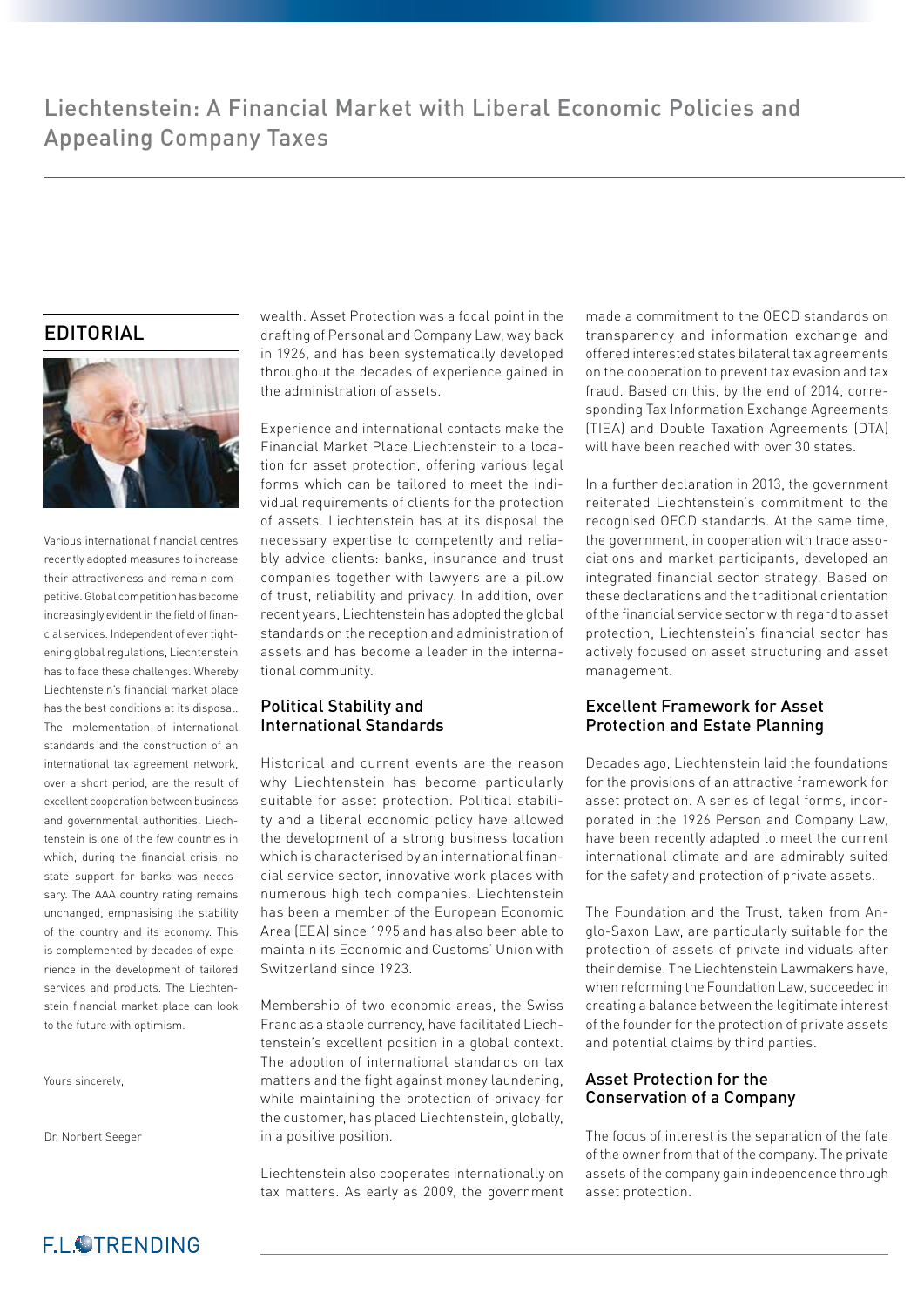There are various motives behind the justified desire to safeguard and secure private assets:

- Asset Protection for the Conservation of a Company: The protection of assets, especially those of family companies, is essential when securing the continuity of the company. Companies today are subjected to the growing risk of liability claims. Therefore it is understandable that an entrepreneur wishes to safeguard certain assets for his family, especially when the entrepreneur has invested his private wealth in the company. An entrepreneur can, by placing his wealth in a foundation, secure it for future generations. This can also be achieved by transferring a part of the company into a foundation. A company foundation also holds a company intact for generations to come.
- Asset Protection against Inheritance Claims: The creation of a foundation can prevent a family-owned company from being broken up or sold as a result of conflicting interests or disagreements amongst the heirs. It is also conceivable that family members should be safeguarded against inheritance claims from other family members.
- Asset Protection for Family Care: A foundation provides various options for the future care of the family. If e.g. an entrepreneur dies unexpectedly, the assets, held in a private foundation, remain untouched, irrespective of whether the business is continued or dissolved. Parents can, via a foundation, secure the education and care of their children. The particular needs of individual beneficiaries can be better catered for than in the terms of a will.

For the afore mentioned aims of asset protection there are a multitude of possibilities.

#### Excellent Tool for Inheritance Planning

Liechtenstein Foundations and Trusts are excellent tools for planning inheritance. The founder (in the case of a trust the settlor) is free to nominate any beneficiary. Furthermore, the founder is free to dictate the extent and scope of individual benefits. Contrary to a testament, a foundation can, in accordance with the wishes of the founder, determine the extent of benefits for future generations. The founder can, by means of provisions and conditions, determine e.g. that a beneficiary will, from a certain age, receive benefits and that these benefits are limited to the yield of the foundation's assets, thereby maintaining the substance of the foundation's assets. In as far as the foundation foresees the possibility of amendments, the founder may retrospectively change the provisions of the beneficiaries. After the demise of the founder, the assets of the foundation do not become part of his estate because the assets are owned by the foundation.

## STABIQ TREASURE HOUSE

In times of rapid political and social change and increasing uncertainty on the financial markets, there is a growing desire for security and consistency. Our Asset Protection Solutions offer you long-term and reliable solutions as well as a safe haven.

Private valuables and collections of precious objects should be preserved in a secure place, which can easily be reached and visited in personal surroundings. "STABIQ TREASURE HOUSE", which will open in spring 2015, fulfills all these conditions – and much more: The Treasure House offers appropriate and individual storage facilities for valuables and cultural objects in a safe which can be designed in accordance with the customer's wishes. Utmost security is coupled with professional and discreet safekeeping, designed in accordance with your personal, individual needs and desires.

The STABIQ TREASURE HOUSE also incorporates an Open Customs Warehouse (OCW) which is managed in accordance with the strict guidelines of the Swiss Customs Authorities. In a warehouse of this kind, customs and import duties as well as trade regulations are waived. The STABIQ OCW therefore opens up very flexible tax opportunities for the acquisition, storage and sale of valuables, particularly in the field of cultural treasures.

For further information visit www.stabiq.com